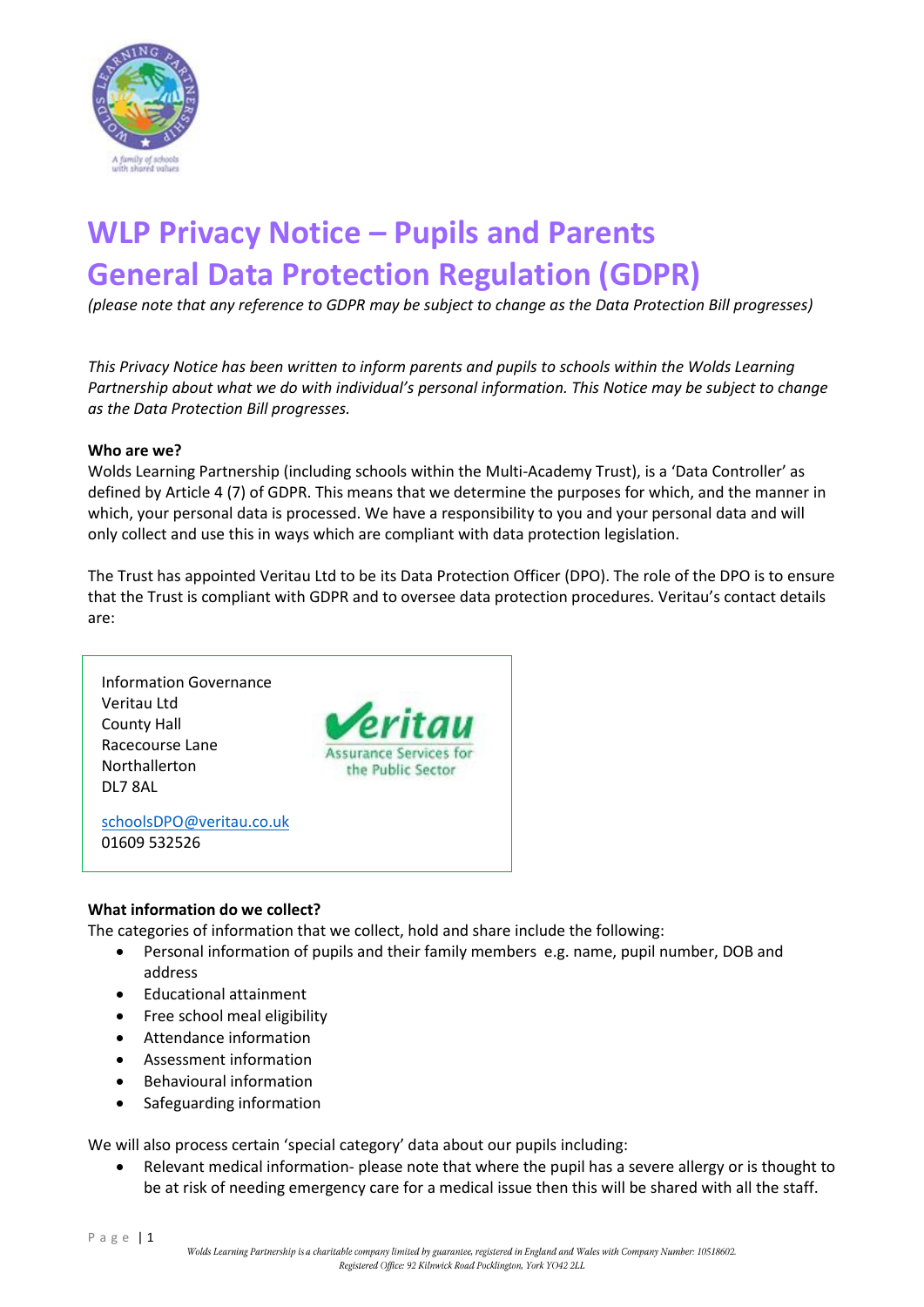

We may do this in the form of photo identification in the staff room or via ClassCharts to ensure that all staff are aware of the issues should an emergency situation arise

- Special Educational Needs and Disabilities information
- Race, ethnicity and religion
- Biometric data e.g. thumbprints

### **Why do we collect your personal data?**

We use the information we collect:

- to support pupil learning
- to monitor and report on pupil progress
- to provide appropriate pastoral care
- to assess the quality of our services

Any personal data that we process about our pupils and parents is done so in accordance with Article 6 and Article 9 of GDPR:

Our legal basis for processing your personal data, in line with Article  $6(1)(c)$  include:

- Education Act 1944,1996, 2002
- Education and Adoption Act 2016
- Education (Information About Individual Pupils)(England) Regulations 2013
- Education (Pupil Information) (England) Regulations 2005
- Education and Skills Act 2008
- Children Act 1989, 2004
- Children and Families Act 2014
- Equality Act 2010
- Education (Special Educational Needs) Regulations 2001

We also process information in accordance with Article 6(e) and Article 9(2)(g) as part of the official authority vested in us as Data Controller and for reasons of substantial public interest. Such processing, which is not mandatory but is considered to be in our pupils' interests, include:

- School trips
- Extra curricular activities

Whilst the majority of pupil information you provide to us is mandatory, some of it is provided to us on a voluntary basis. When we do process this additional information we will ensure that we ask for your consent to process this.

#### **Who do we obtain your information from?**

Much of the information we process will be obtained directly from you (pupils and parents). We will also process information received from:

- Department for Education (DfE)
- Local Education Authority: East Riding of Yorkshire Council, North Yorkshire County Council and City of York Council. Periodically from other Authorities where transfer of pupils takes place.
- Previous schools attended or places of work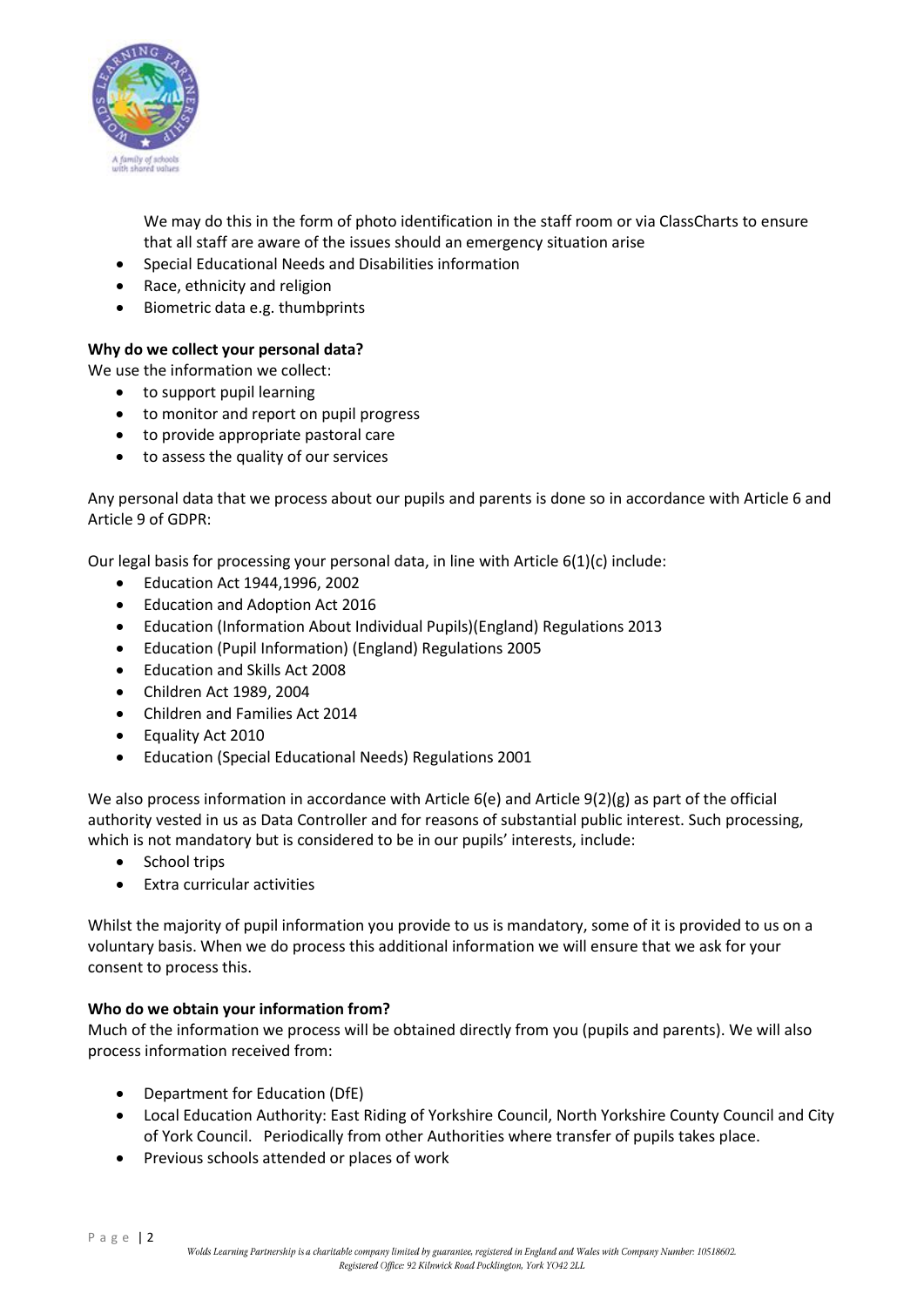

## **Who do we share your personal data with?**

We routinely share pupil information with:

- schools that the pupils attend after leaving us
- our Local Education Authority (see above)
- the Department for Education (DfE)
- National Health Service bodies
- throughout the Wolds Learning Partnership

For more information on information sharing with the DfE (including the National Pupil Database and Census) please go to[: https://www.gov.uk/government/publications/national-pupil-database-user-guide](https://www.gov.uk/government/publications/national-pupil-database-user-guide-and-supporting-information)[and-supporting-information](https://www.gov.uk/government/publications/national-pupil-database-user-guide-and-supporting-information)

We will not share any information about you outside the Trust without your consent unless we have a lawful basis for doing so.

In the Trust's secondary school settings; once our pupils reach the age of 13, we also pass information to our Local Authority and / or provider of youth support services as stipulated under section 507B of the Education Act 1996. The information provided includes addresses, DOB of pupil/parents, and any other information necessary for the provision of the service including gender or ethnicity.

A parent or guardian can request that **only** their child's name, address and date of birth is passed to their local authority or provider of youth support services by informing us. This right is transferred to the child / pupil once he/she reaches the age 16.

For more information regarding services for young people please visit our Local Authority 's website: www.eastriding.gov.uk.

#### **How long do we keep your personal data for?**

The Trust will keep your data in line with our Data Protection Policy. Most of the information we process about you will be retained as determined by statutory obligations. Any personal information which we are not required by law to retain will only be kept for as long as is necessary to fulfil our organisational needs.

#### **What rights do you have over your data?**

Under GDPR parents and pupils have the following rights in relation to the processing of their personal data:

- to be informed about how we process your personal data. This notice fulfils this obligation
- to request access to your personal data that we hold, and be provided with a copy of it
- to request that your personal data is amended if inaccurate or incomplete
- to request that your personal data is erased where there is no compelling reason for its continued processing
- to request that the processing of your personal data is restricted
- to object to your personal data being processed

If you have any concerns about the way we have handled your personal data or would like any further information, then please contact our DPO on the address provided above.